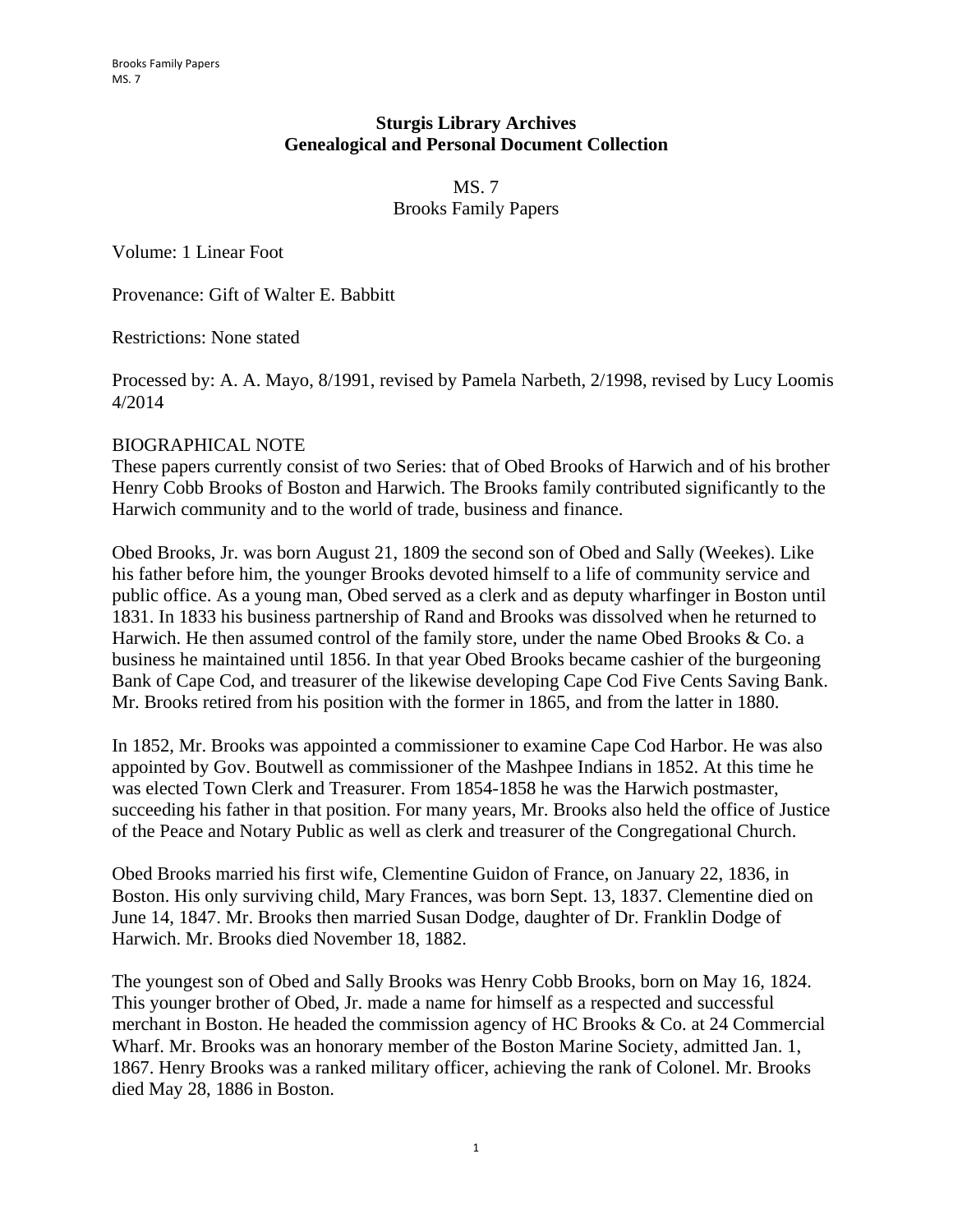# SCOPE AND CONTENT NOTE

The Brooks Family Papers originated as part of an initial collection of material donated to Sturgis Library by the late Walter Babbitt of Brewster. The Papers are an open collection and are currently divided into 2 Series: Obed Brooks (1809-1882) and Henry Cobb Brooks (1824-1886).

The Obed Brooks Series documents such matters as personal and public finance, the tense settlement of the estate of Obed Brooks, Sr., the legal interest of a Captain Thomas S. Chase in the estate of Aseneth Snow, estate appointments, a proposed Normal School for Harwich, Brooks family store accounts, founding of the Bank of Cape Cod, and accounts maintained by H.C. Brooks & Co. of Boston with the Bank. There are also Town Treasurer records, including payments authorized by selectmen and the Alewife Report, petition records as Justice of the Peace of Barnstable County, and the building and remodeling of home and Bank property. It should be noted that some of this material may, in fact, have been that of Obed Brooks Sr. (1781- 1856).

The Henry Cobb Brooks Series consists of a personal memoir, transactions for merchandise, supplies and dry and perishable cargoes. There are documents for medical attention, lodging in Boston, Philadelphia, New York and Baltimore; church fees, tolls, mens furnishings, livery costs, labor costs, Temple Club dues, carriage, artillery, liquor purchases and newspaper subscriptions. There is also correspondence with shipping agents, officials, owners and captains on voyages to many domestic ports as well as Australia, England and Nova Scotia.